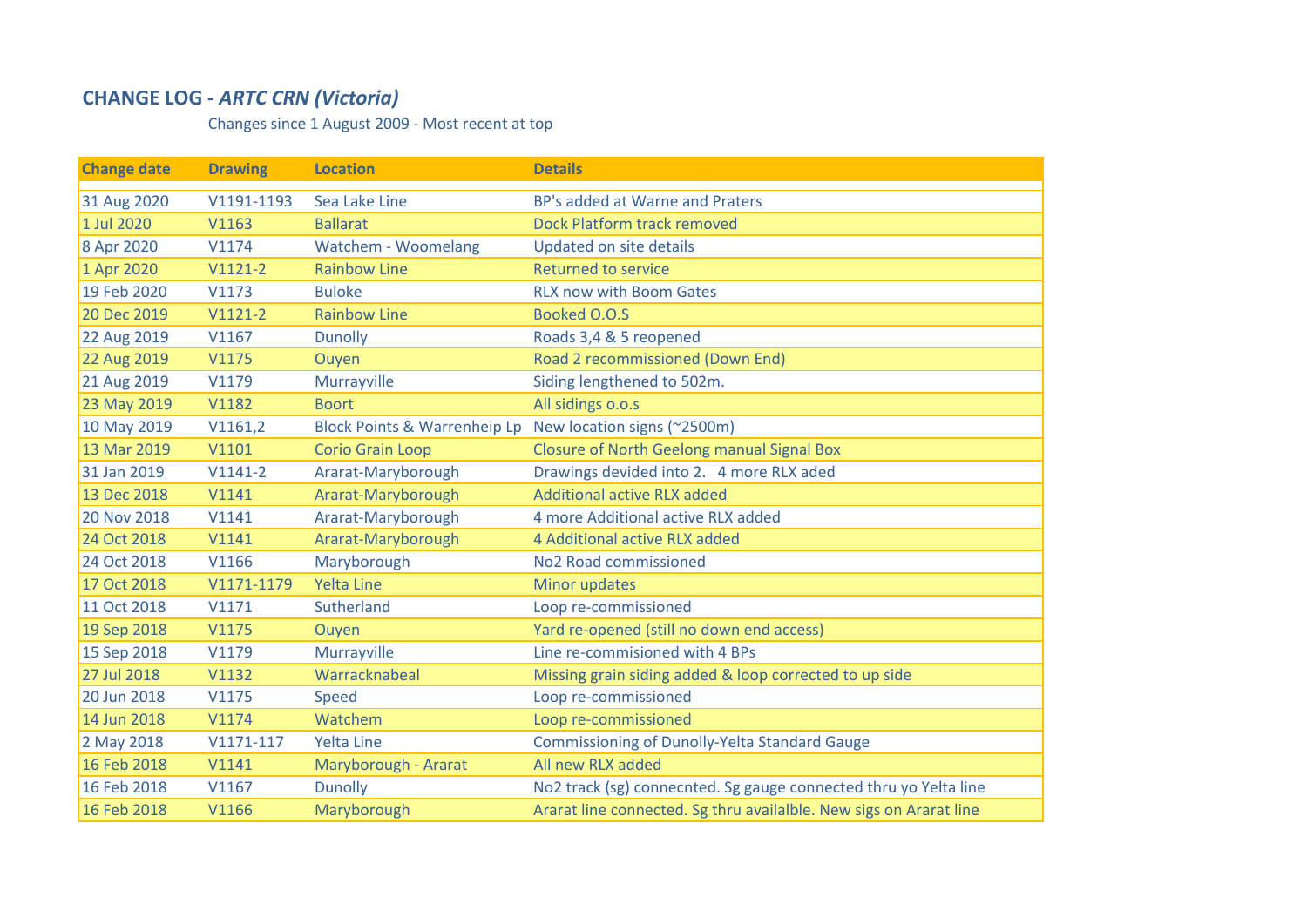| 17 Jan 2018 | V1166        | Maryborough             | Signal MYB2 removed                                          |
|-------------|--------------|-------------------------|--------------------------------------------------------------|
| 15 Mar 2017 | V1121        | Jeparit                 | Down end points o.o.s                                        |
| 26 Oct 2016 | V1175        | Ouyen                   | No 4 Track b.o.s                                             |
| 8 Oct 2016  | V1152        | <b>Hamilton</b>         | No 3 Siding b.o.s                                            |
| 7 Oct 2016  | V1176        | <b>Mildura Cement</b>   | Points to Cement Siding b.o.s.                               |
| 7 Sep 2016  | V1171        | <b>Emu Loop</b>         | <b>Re-opened for traffic</b>                                 |
| 31 Aug 2016 | V1177        | Mildura                 | New active Ped Xing added at 609.133                         |
| 23 Aug 2016 | <b>V1181</b> | Llaney, Inglewood       | Loops removed                                                |
| 25 Jun 2016 | V1101        | <b>Corio Quay</b>       | Tracks disconnected with decommissioning of points 39        |
| 1 May 2016  |              |                         | Yelta, Sea Lake & Manangatang lines reviewed and updated     |
| 30 Mar 2016 | V1121        | Antwerp                 | Siding booked o.o.s                                          |
| 30 Mar 2016 | V1162        | Warrenheip              | <b>Restored to service</b>                                   |
| 9 Mar 2106  | V1162        | Warrenheip              | Passing loop temoprarily o.o.s                               |
| 14 Jan 2016 | V1175        | Ouyen                   | Temp track re-arrangements - Down end & Sig 5 now LED        |
| 22 Dec 2015 | V1154        | Portland                | <b>Altered location names</b>                                |
| 22 Dec 2015 | V1155        | <b>Portland Harbour</b> | Added 405.236 Stop Board                                     |
| 19 Nov 2015 | V1167        | <b>Dunolly</b>          | Added dual gauge common rail crossover                       |
| 1 Nov 2015  | V1191-1194   | Sea Lake line           | New Drawings--- Korong Vale - Sea Lake                       |
| 1 Nov 2015  | V1181-1184   | Manangatang line        | New Drawings--- Dunolly - Manangatang                        |
| 1 Nov 2015  | V1171-1179   | <b>Yelta line</b>       | New Drawings--- Dunolly-Yelta & Murrayville Branch           |
| 21 Oct 2015 | V1166        | Maryborough             | Points at each end converted to b.g. only (severing s.g.)    |
| 12 Oct 2015 | $V1141-42$   | Arrarat-Maryborough     | Drawings 1143/4 transferred to Yelta Line 1166/67            |
| 12 Oct 2015 | V1166-1167   | Maryborough-Dunolly     | Converted from 1143 & 1144                                   |
| 12 Oct 2015 | $V1161-67$   | <b>Yelta line</b>       | New series -- Gheringhap-Dunolly line for conversion to s.g. |
| 13 Sep 2014 | V1234        | Yarrawonga              | Corrected signal 'X' to an MLI and switchstand changes       |
| 13 Sep 2014 | V1231,3,5    | <b>Oakland line</b>     | <b>Adjusted location signs</b>                               |
| 13 Sep 2014 | V1155        | <b>Portland Harbour</b> | Minor changes                                                |
| 13 Sep 2014 | V1154        | Portland                | Correctly configured signal 3/5                              |
| 13 Sep 2014 | V1153        | Heywood                 | <b>Minor additions</b>                                       |
| 13 Sep 2014 | V1152        | <b>Iluka Siding</b>     | <b>Added detail</b>                                          |
| 13 Sep 2014 | V1144        | Maryborough             | Revsions in accordance with recent changes                   |
| 13 Sep 2014 | V1132        | Warracknabel            | <b>Added notices</b>                                         |
| 3 Aug 2014  | $V1231-4$    | <b>Oakland line</b>     | Introduction of Electronic (PTOS) TO Working                 |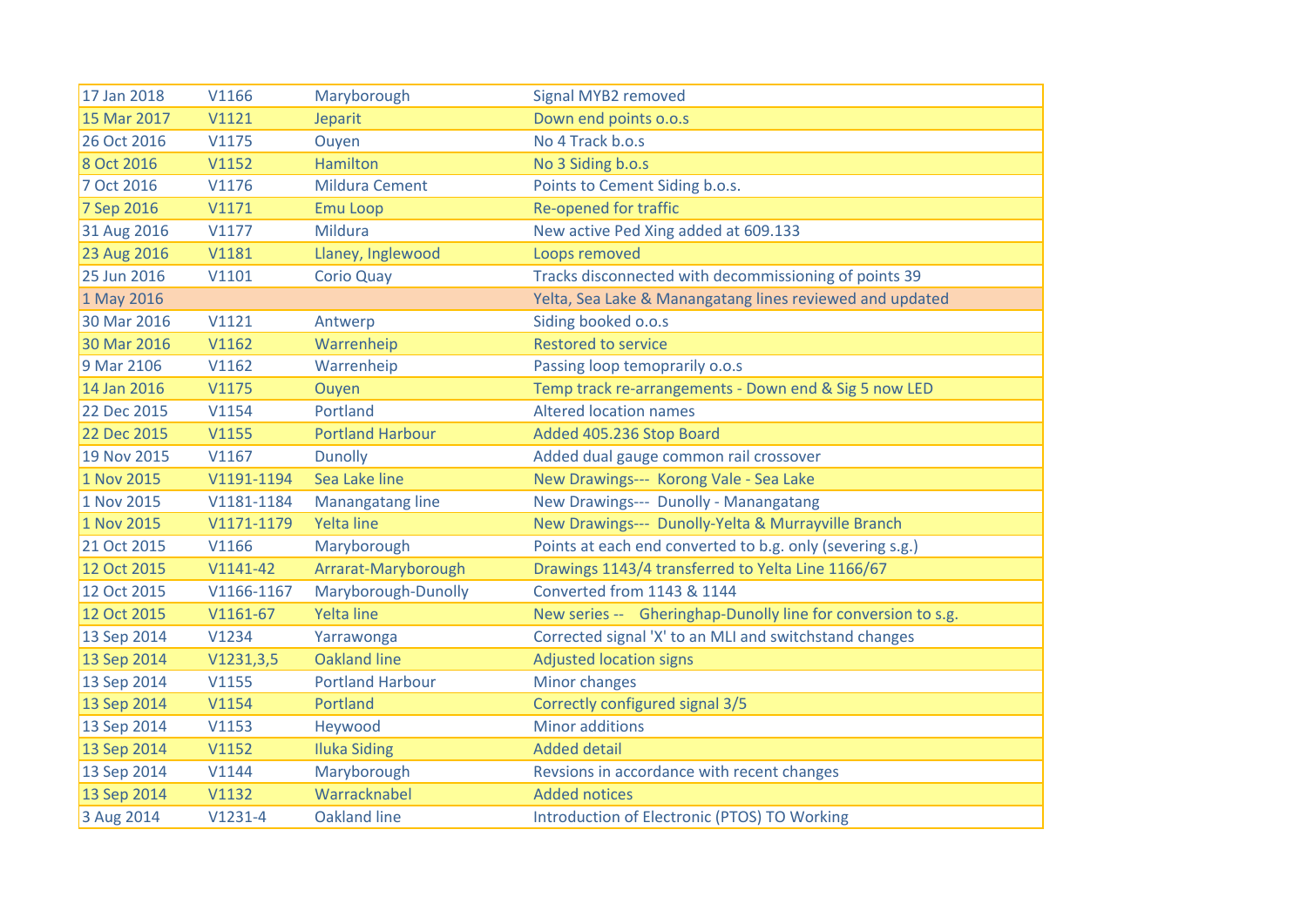| 13 Aug 2013 | V1155       | <b>Portland Harbour</b>   | <b>New Drawing</b>                                       |
|-------------|-------------|---------------------------|----------------------------------------------------------|
| 13 Aug 2013 | $V1151-4$   | Maroona-Portland          | Up dated                                                 |
| 28 Jun 2013 | V1101/2     | <b>CIGL</b>               | <b>New drawings</b>                                      |
| 5 Jun 2013  | V1143       | Maryborough               | Re-signalled                                             |
| 26 Apr 2010 | V1221/2     | <b>Yapeet line</b>        | Recommissioning including elimination of several sidings |
| 27 Feb 2012 |             | V1231/N1234 Oaklands line | Renumbered                                               |
| 27 Feb 2012 | V1151/4     | <b>Portland Line</b>      | Renumbered                                               |
| 27 Feb 2012 | V1141/4     | Ararat-Dunolly            | Mothballed line added                                    |
| 16 Nov 2011 | V1134       | Hopetoun                  | Track layout rearranged                                  |
| 2 Nov 2011  | V152        | <b>Iluka</b>              | New private siding commissioned                          |
| 7 Oct 2011  | V151        | Glenthompson              | Siding removed                                           |
| 25 Sep 2011 | V1132       | Warracknabeal             | <b>Changed signalling</b>                                |
| 12 Aug 2011 | V1131/4     | <b>Murtoa</b>             | V/line route to Hopetoun added                           |
| 12 Aug 2011 | V1121/2     | Dimboola                  | V/line route to Yapeet added                             |
| 4 Sep 2010  | V153        | Heywood                   | New active RLX 2133                                      |
| 6 Jun 2010  | V231        | St James                  | Connection to main @ Benalla                             |
| 22 Sep 2009 | V232        | Yarrawonga                | <b>Corrected RLX ID Nos</b>                              |
| 19 Sep 2009 | <b>N234</b> | <b>Oaklands</b>           | <b>New Drawing</b>                                       |
| 19 Sep 2009 | <b>N233</b> | <b>Sangar</b>             | <b>New Drawing</b>                                       |
| 19 Sep 2009 | V232        | Yarrawonga                | <b>New Drawing</b>                                       |
| 19 Sep 2009 | V231        | <b>St James</b>           | <b>New Drawing</b>                                       |